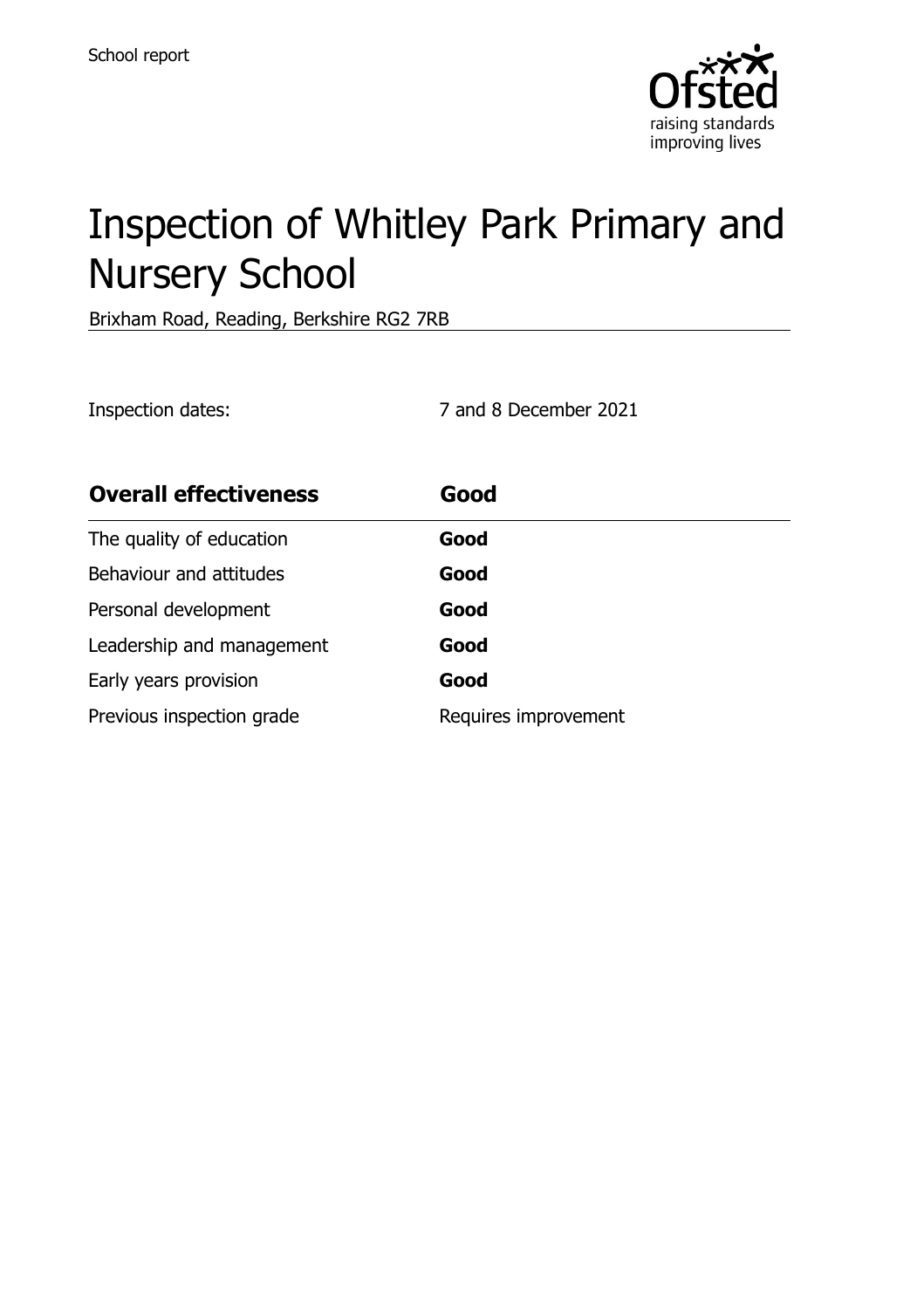

## **What is it like to attend this school?**

Leaders' and governors' high expectations and a committed staff team have transformed this school since the last inspection. Pupils speak fondly of life at Whitley Park Primary, the adults who work there and the many friendships they have. They love many aspects of school life, such as the choir, the link with Reading Football Club and reading to Buzz, the school therapy dog.

Leaders encourage pupils to aspire to be their best. The school's values support pupils to believe that they all can achieve. 'I will, I can, I am' shines brightly from a lightbox in the headteacher's room, radiating through the whole school.

Pupils try hard in lessons. They listen and want to learn. Pupils adore going to the headteacher for a hot chocolate treat as a reward for showing a good attitude to learning.

Staff support pupils to behave well. Pupils know they can trust staff to help resolve any issues quickly. They talk confidently about the differences between bullying and disagreements. When a rare case of bullying happens, leaders are quick to deal with it and take it seriously. As a result, pupils are happy and feel safe.

#### **What does the school do well and what does it need to do better?**

Staff teach phonics skilfully. They closely follow the agreed programme. This helps children in Reception to quickly learn the sounds that letters make. Children use this knowledge well to read words and swiftly become fluent and proficient readers. Leaders use assessment effectively to identify and then support children who need more help.

Leaders have designed an ambitious reading curriculum. Teachers develop pupils' comprehension skills well. There is a sharp focus on fluency in lessons. Consequently, pupils read with accuracy and confidence. Teachers read aloud a range of books to pupils. This helps pupils develop a strong love of reading.

There is an aspirational and well-planned curriculum in place for all other subjects. Pupils, including those with special educational needs and/or disabilities (SEND), learn these subjects well. In some subjects, such as art, science and geography, pupils learn exceptionally well. For example, in a mixed Year 3 and 4 class, pupils spoke confidently about tectonic plate boundaries and their role in earthquakes and volcanoes. They can use what they have already learned and apply this to different situations. Leaders know that pupils' learning in some subjects is stronger than others. This is because some subject leaders have greater expertise. Where this is the case, they support teachers to deliver the curriculum in a way that helps pupils to know and remember more.

Leaders prioritise pupils' oracy skills throughout subjects. They make sure that pupils learn how to talk and use spoken language skills well. This starts with a sharp focus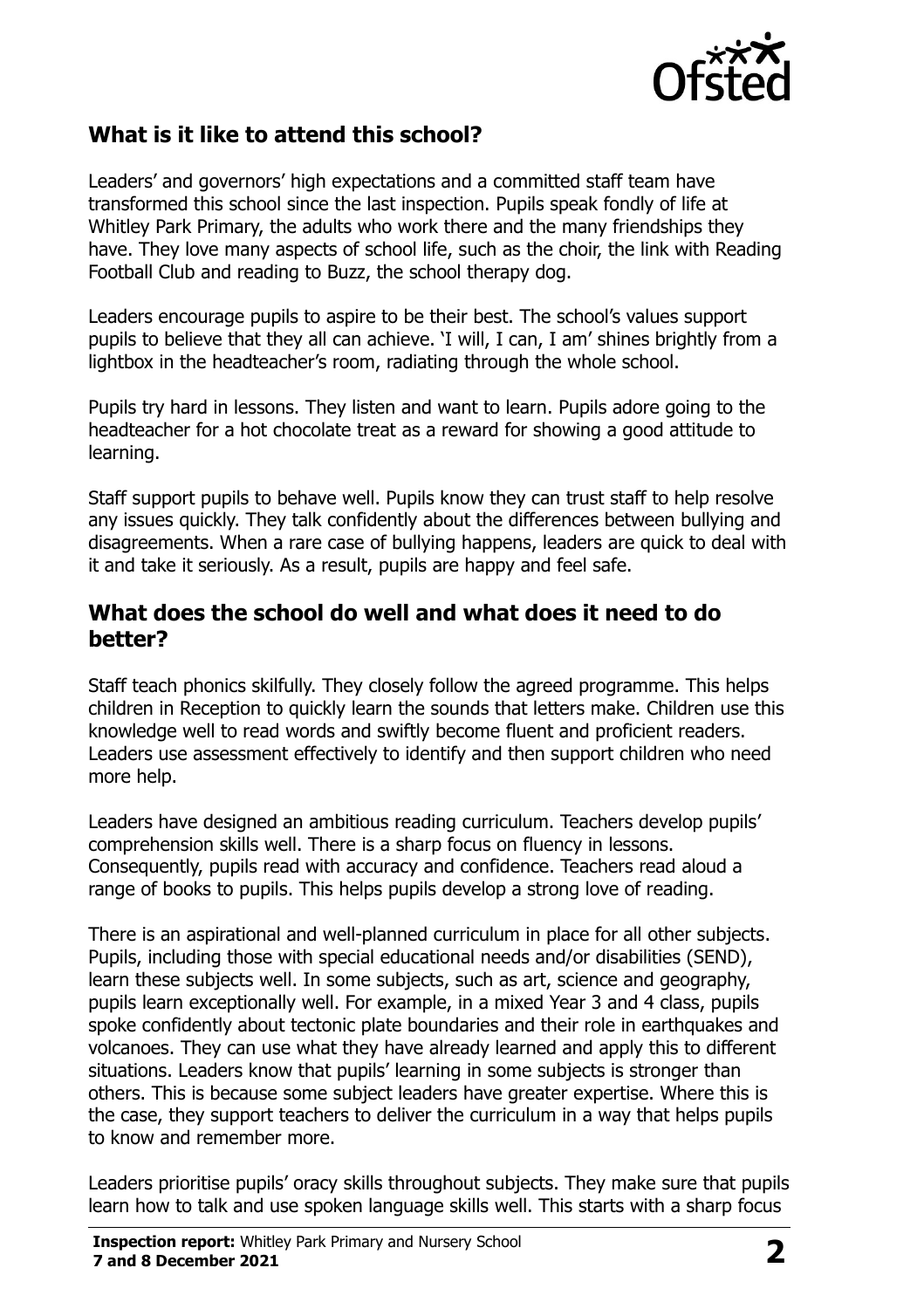

on communication and language in early years. For example, in the Nursery, children were able to recite the story of 'The Gingerbread Man' while playing with characters from the story. Pupils across the school can talk about their ideas and join in with discussions adeptly. This deepens their understanding.

Teachers check pupils have retained learning effectively. Leaders make sure that staff quickly identify the needs of pupils with SEND. Staff make well-considered changes to their teaching to help these pupils to access the same curriculum and to learn well. Recent staff absence has caused some parents to be slightly anxious about the support their children are receiving. Leaders have increased the special needs team from early next year to resolve this.

The personal, social and health education curriculum helps pupils to learn about themselves and the wider world. Pupils say that assemblies also teach them to treat others kindly. They understand the importance of celebrating diversity and showing respect for all. Pupils learn about healthy relationships and lifestyles. For example, pupils in Year 2 know about the importance of sleep so that their 'body will be ready for the day'.

Governors challenge and support leaders well. They understand the many strengths of the school and the challenges that leaders are currently facing. A high rate of absence for some pupils, partly due to the pandemic, is one of these challenges. Leaders want pupils in school so they can learn. They use a wide range of strategies to improve attendance, including phone calls and home visits.

There have been many changes at Whitley Park. Leaders make decisions that benefit pupils but are mindful of staff well-being too. As one member of staff said, 'Our headteacher really looks after his staff.'

## **Safeguarding**

The arrangements for safeguarding are effective.

Safeguarding children is central to all aspects of leaders' work. Staff are well trained, so they know what concerns or changes to be alert to. They know the pupils and their families well.

The safeguarding team meets weekly to discuss pupils' well-being and welfare. Leaders keep detailed records of any concerns, incidents and actions. They are tenacious in getting the right support for pupils, disagreeing with external agencies if required.

Governors have a sharp eye on making sure safeguarding is effective. They speak to pupils to check their understanding. Governors ensure that the procedures to recruit and appoint staff are thorough.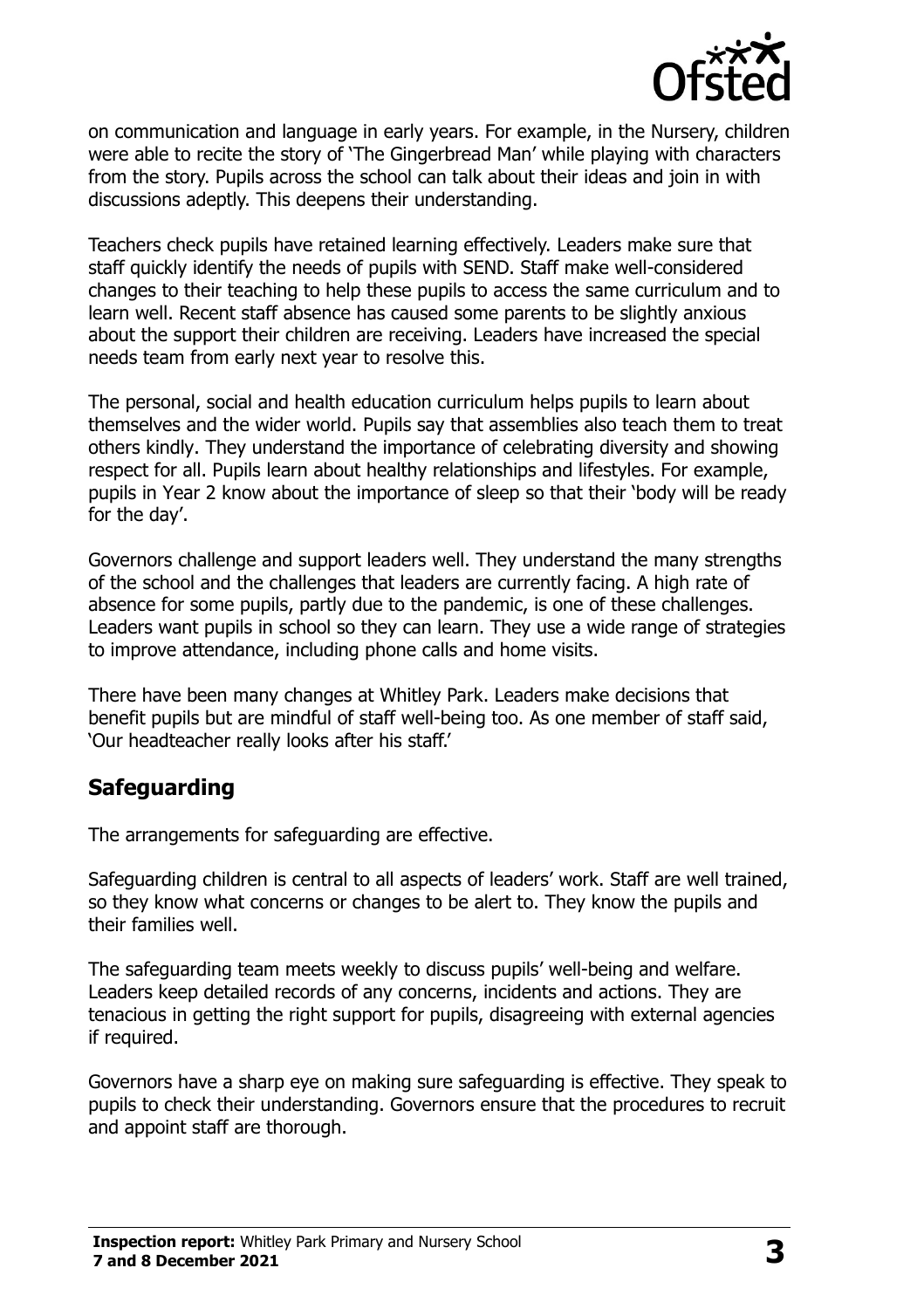

## **What does the school need to do to improve?**

#### **(Information for the school and appropriate authority)**

- In a few cases, subject leaders have not got the expertise to support teachers to deliver the curriculum consistently well. This means that how well pupils remember what they have learned is varied across subjects. Leaders should ensure that the curriculum is implemented securely and consistently in every subject so that pupils, including those with SEND, achieve exceptionally well in all subjects.
- Some pupils do not attend school regularly enough. This has been made worse by the pandemic. As a result, some pupils are not learning as well as they could. Leaders should continue their work to improve attendance for all pupils, including those who are disadvantaged and pupils with SEND.

#### **How can I feed back my views?**

You can use [Ofsted Parent View](http://parentview.ofsted.gov.uk/) to give Ofsted your opinion on your child's school, or to find out what other parents and carers think. We use information from Ofsted Parent View when deciding which schools to inspect, when to inspect them and as part of their inspection.

The Department for Education has further quidance on how to complain about a school.

If you are the school and you are not happy with the inspection or the report, you can [complain to Ofsted.](http://www.gov.uk/complain-ofsted-report)

### **Further information**

You can search for [published performance information](http://www.compare-school-performance.service.gov.uk/) about the school.

In the report, '[disadvantaged pupils](http://www.gov.uk/guidance/pupil-premium-information-for-schools-and-alternative-provision-settings)' refers to those pupils who attract government pupil premium funding: pupils claiming free school meals at any point in the last six years and pupils in care or who left care through adoption or another formal route.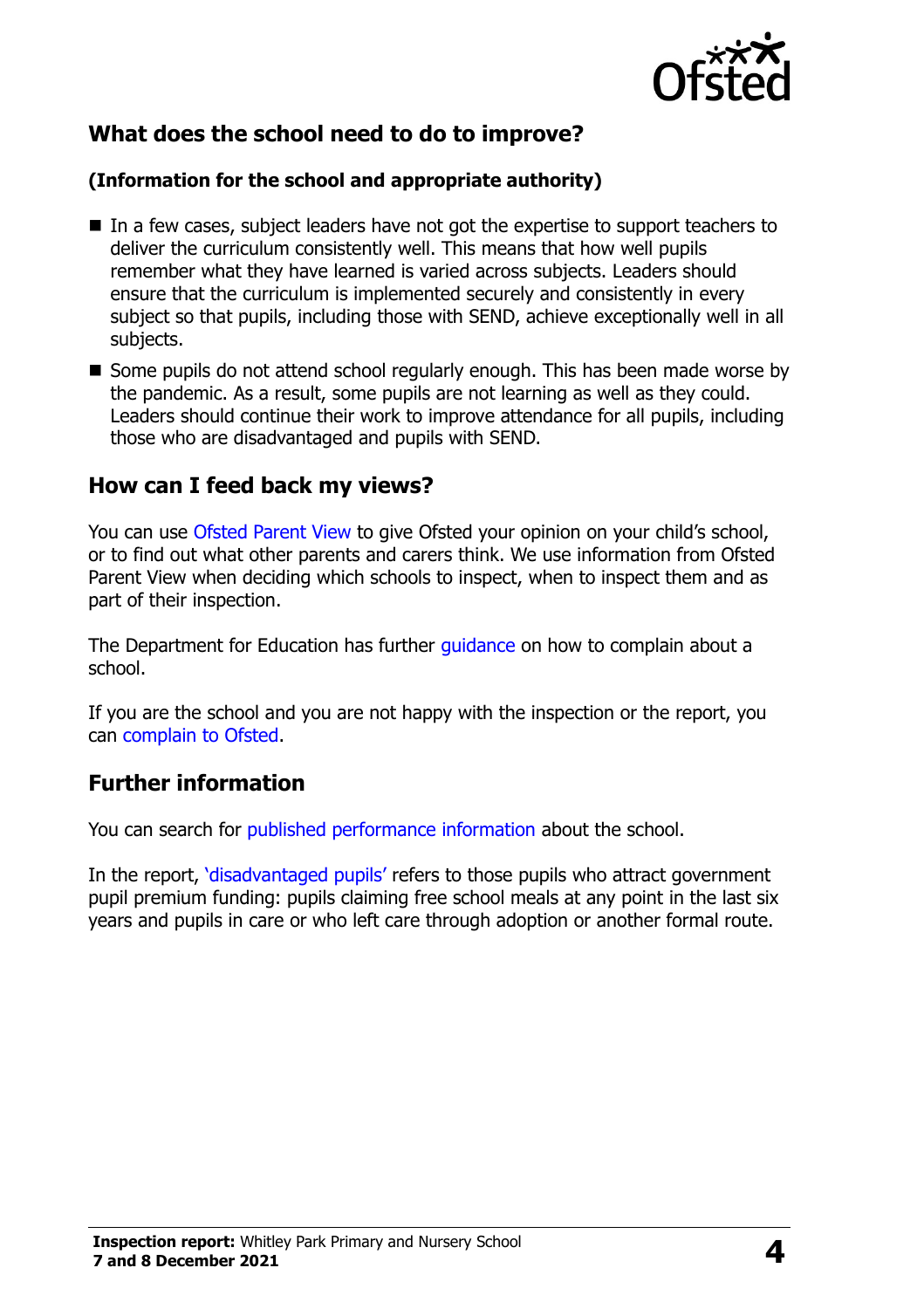

## **School details**

| Unique reference number             | 136512                                                             |  |
|-------------------------------------|--------------------------------------------------------------------|--|
| <b>Local authority</b>              | Reading                                                            |  |
| <b>Inspection number</b>            | 10203135                                                           |  |
| <b>Type of school</b>               | Primary                                                            |  |
| <b>School category</b>              | Community                                                          |  |
| Age range of pupils                 | 3 to 11                                                            |  |
| <b>Gender of pupils</b>             | Mixed                                                              |  |
| Number of pupils on the school roll | 576                                                                |  |
| <b>Appropriate authority</b>        | The governing body                                                 |  |
| <b>Chair of governing body</b>      | Cathy Woodcock                                                     |  |
| <b>Headteacher</b>                  | Nathan Butler-Broad                                                |  |
| Website                             | www.whitleyparkprimaryschool.co.uk/                                |  |
| Date of previous inspection         | 11 and 12 April 2018, under section 5 of<br>the Education Act 2005 |  |

## **Information about this school**

- The headteacher started his role in January 2021, following a term when the school was led by an interim headteacher.
- The proportions of pupils with SEND, English as an additional language and disadvantaged pupils at the school are well above the national average.
- The school currently uses one alternative provider.

## **Information about this inspection**

The inspectors carried out this inspection under section 5 of the Education Act 2005.

- This was the first routine inspection the school received since the COVID-19 pandemic began. Inspectors discussed the impact of the pandemic with school leaders and have taken that into account in their evaluation.
- **Inspectors met with senior leaders, staff and pupils.**
- **Inspectors did deep dives in these subjects: reading, mathematics, history,** geography and personal, social and health education. Inspectors spoke to subject leaders, staff and pupils, visited lessons and looked at pupils' work.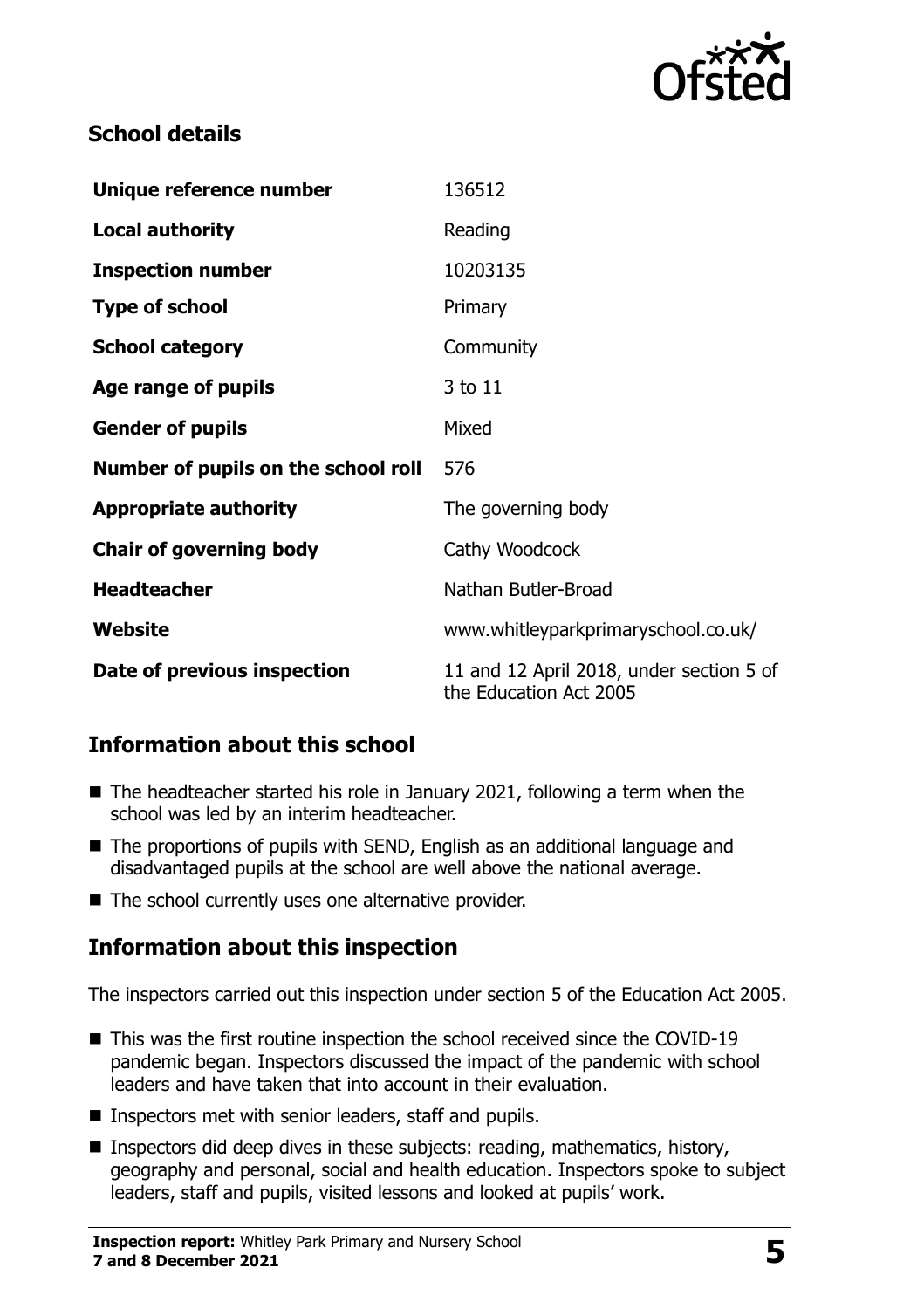

- Inspectors sampled curriculum plans, looked at pupils' work and spoke to pupils about some other subjects.
- An inspector spoke to the alternative provider that the school currently uses.
- $\blacksquare$  The lead inspector met with three governors, including the chair of governors, and spoke with a representative from the local authority.
- Inspectors reviewed the school's safeguarding arrangements. This included safer recruitment checks and record-keeping of concerns. Inspectors also spoke to staff, governors and pupils about safeguarding.
- Inspectors took into account responses from Ofsted's online survey, Parent View, including 19 free-text comments. In addition, inspectors looked at leaders' recent surveys from pupils, staff and parents.

#### **Inspection team**

| Lea Hannam, lead inspector | Ofsted Inspector |
|----------------------------|------------------|
| Simon Francis              | Ofsted Inspector |
| Chris Parker               | Ofsted Inspector |